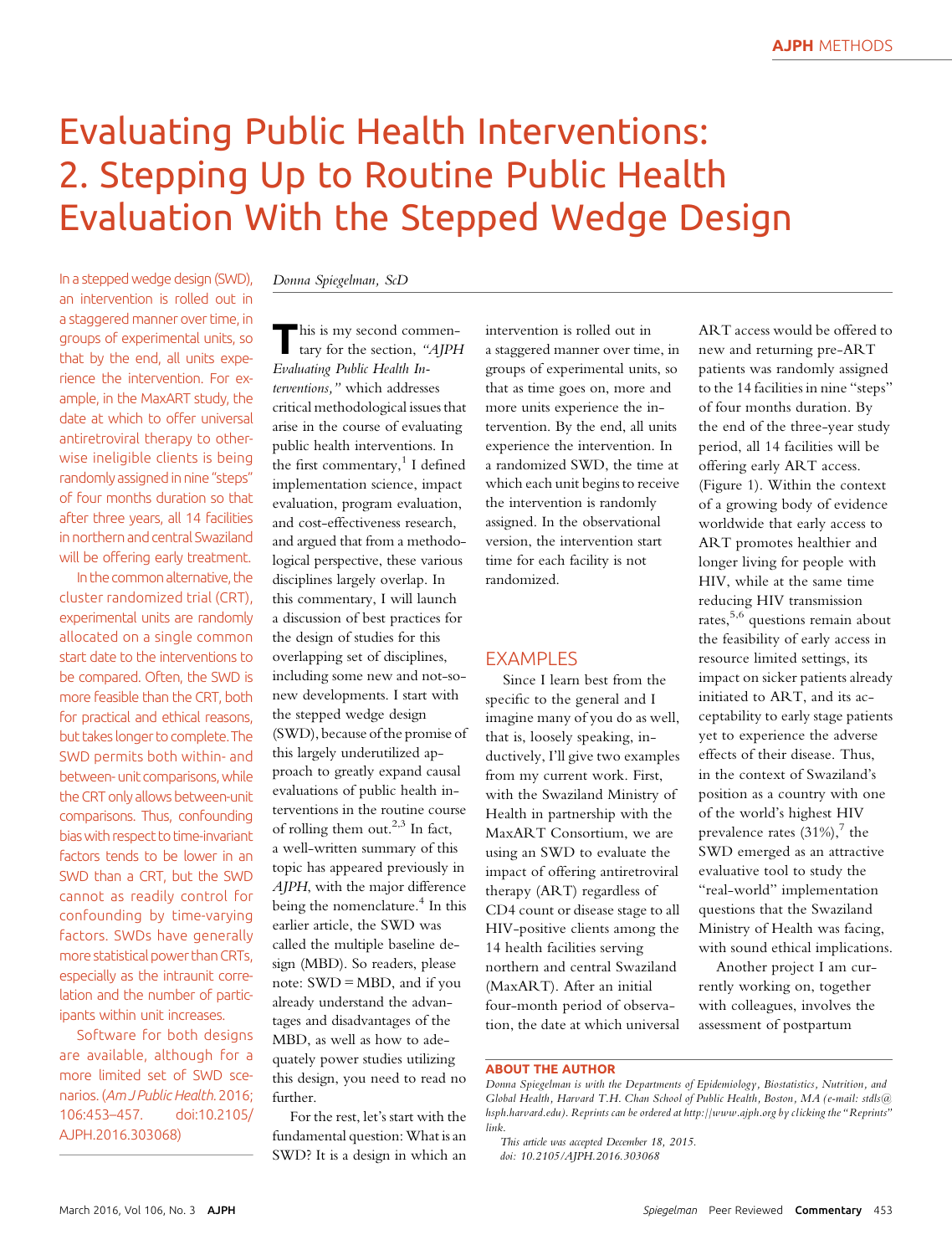|                   |        | Month                  |  |         |              |  |         |                |           |   |          |     |  |                                     |   |    |              |  |  |                      |                                                          |  |                           |  |  |         |  |  |  |  |  |  |  |  |
|-------------------|--------|------------------------|--|---------|--------------|--|---------|----------------|-----------|---|----------|-----|--|-------------------------------------|---|----|--------------|--|--|----------------------|----------------------------------------------------------|--|---------------------------|--|--|---------|--|--|--|--|--|--|--|--|
|                   |        | $\overline{4}$<br>Sep- |  |         | 5<br>$Jan-1$ |  |         | $May-15$       |           |   | $Sep-15$ |     |  | O<br>$Jan-1$                        |   |    | ৩<br>$May-1$ |  |  | $-16$<br><b>Sep-</b> |                                                          |  | $\overline{ }$<br>$Jan-1$ |  |  | $May-1$ |  |  |  |  |  |  |  |  |
|                   |        |                        |  |         |              |  |         |                |           | q |          |     |  | 4                                   | 5 | 16 |              |  |  |                      | 18 19 20 21 22 23 24 25 26 27 28 29 30 31 32 33 34 35 36 |  |                           |  |  |         |  |  |  |  |  |  |  |  |
| <b>Facilities</b> | Step 7 |                        |  |         |              |  |         |                |           |   |          |     |  |                                     |   |    |              |  |  |                      |                                                          |  |                           |  |  |         |  |  |  |  |  |  |  |  |
|                   | Step 6 |                        |  | C C C C |              |  |         |                |           |   |          |     |  | c c c c c c c c c c c c c c c c c l |   |    |              |  |  |                      | CCC                                                      |  | C                         |  |  |         |  |  |  |  |  |  |  |  |
|                   | Step 5 |                        |  |         |              |  |         |                |           |   |          |     |  |                                     |   |    |              |  |  |                      |                                                          |  |                           |  |  |         |  |  |  |  |  |  |  |  |
|                   | Step 4 |                        |  |         |              |  |         |                |           |   |          |     |  | c c c clc c c clc c c clc c c       |   | C  |              |  |  |                      |                                                          |  |                           |  |  |         |  |  |  |  |  |  |  |  |
|                   | Step 3 |                        |  | CCC     | $\subset$    |  |         | C C C C        |           |   |          | CCC |  |                                     |   |    |              |  |  |                      |                                                          |  |                           |  |  |         |  |  |  |  |  |  |  |  |
|                   | Step 2 |                        |  | C C C   | C            |  | $C$ $C$ | $\overline{C}$ | $\subset$ |   |          |     |  |                                     |   |    |              |  |  |                      |                                                          |  |                           |  |  |         |  |  |  |  |  |  |  |  |
|                   | Step 1 |                        |  | CCC     |              |  |         |                |           |   |          |     |  |                                     |   |    |              |  |  |                      |                                                          |  |                           |  |  |         |  |  |  |  |  |  |  |  |
|                   |        |                        |  |         |              |  |         |                |           |   |          |     |  | Standard of care (control)          |   |    |              |  |  |                      | Treatment for all (intervention)                         |  |                           |  |  |         |  |  |  |  |  |  |  |  |

#### FIGURE 1—MaxART Stepped Wedge Design, Swaziland

intrauterine device (IUD) insertion as a safe, acceptable, and effective means to prevent unintended pregnancy closely following a current birth. Recently launched in Sri Lanka, Nepal, and Tanzania in collaboration with the International Federation of Gynecology and Obstetrics, after a three-month baseline period of observation, three randomly assigned facilities will start the postpartum IUD program, which will run for nine months. Six months after the first three facilities start, the second three facilities will start, with the program running for three months at these facilities, so that nine months after the study has begun, the program will be in place everywhere. As in MaxART above, although there is substantial evidence that postpartum IUD insertion will reduce unintended pregnancy, questions remain about the safety, acceptability, and sustainability of this intervention in low- and middle-income countries where uptake is currently quite low. In 2013, 14% of married or in-union women aged 15 to 49 years were using IUDs, but only 1% in the least

developed countries and 0.7% in sub-Saharan Africa.<sup>8</sup> Although the Ministry of Health in each country was eager to begin offering the program, they did agree to the staggered roll-out, both for practical reasons and to make it possible to obtain a rigorous evaluation of the program's effectiveness.

# STEPPED WEDGE **DESIGN**

In an SWD design, there is an initial baseline period of observation in which no experimental unit experiences the intervention. Usually, the time at which the intervention begins at each unit is randomized, imparting causal rigor by design, although observational versions of this design can be considered as well, for which causal inference can be facilitated at the analysis stage. The SWD is a special case of a cluster randomized design because the experimental units are typically facilities, practices, villages or neighborhoods, which contain a common or varying number of participants.

Outcomes can be continuous, binary or of survival form, and can also be of a repeated continuous or binary nature.

The first publication using this design was a trial in Gambia looking at the effectiveness of a childhood vaccination program against hepatitis B to prevent the incidence of chronic liver disease and hepatocellular carcinoma, phasing in the program in three-month steps over a fouryear period for a total of 16 steps across the 17 regions of the country covering 1.2 million children in total.<sup>9</sup> Another of the largest and most well known examples of the use of this design was in the evaluation of former Harvard School of Public Health's Dean Julio Frenk's PROGRESA (Programa de Educación, Salud, y Alimentación) program, later renamed Oportunidades, launched when Frenk served as Minister of Health for Mexico. PROGRESA/Oportunidades was a conditional cash transfer program targeting the country's poorest families, providing them with financial incentives for uptake of recommended public health and nutrition practices and for

keeping children in school. Incentives were contingent on regular attendance at health clinics that supplied these essential health and nutrition services. PROGRESA was evaluated through a staggered roll-out of these policies among 495 communities, 314 of whom were randomized to program initiation in the first two years and the remaining 181 communities were initiated in the program's third year.<sup>10</sup> This is an example of the simplest version of an SWD, with only three steps: baseline, the first two-year intervention period, and then, the second intervention period. The postpartum IUD project I described above also has this three-step design.

These are but a few examples of SWDs in practice. A citation search on the seminal 2007 Hussey and Hughes paper on SWD design and analysis $11$  or the term "stepped wedge" brought up around 300 relevant publications between 2003 to the present, of which a small fraction were methodological in nature, the remainder exemplifying applications of the design in a wide range of public health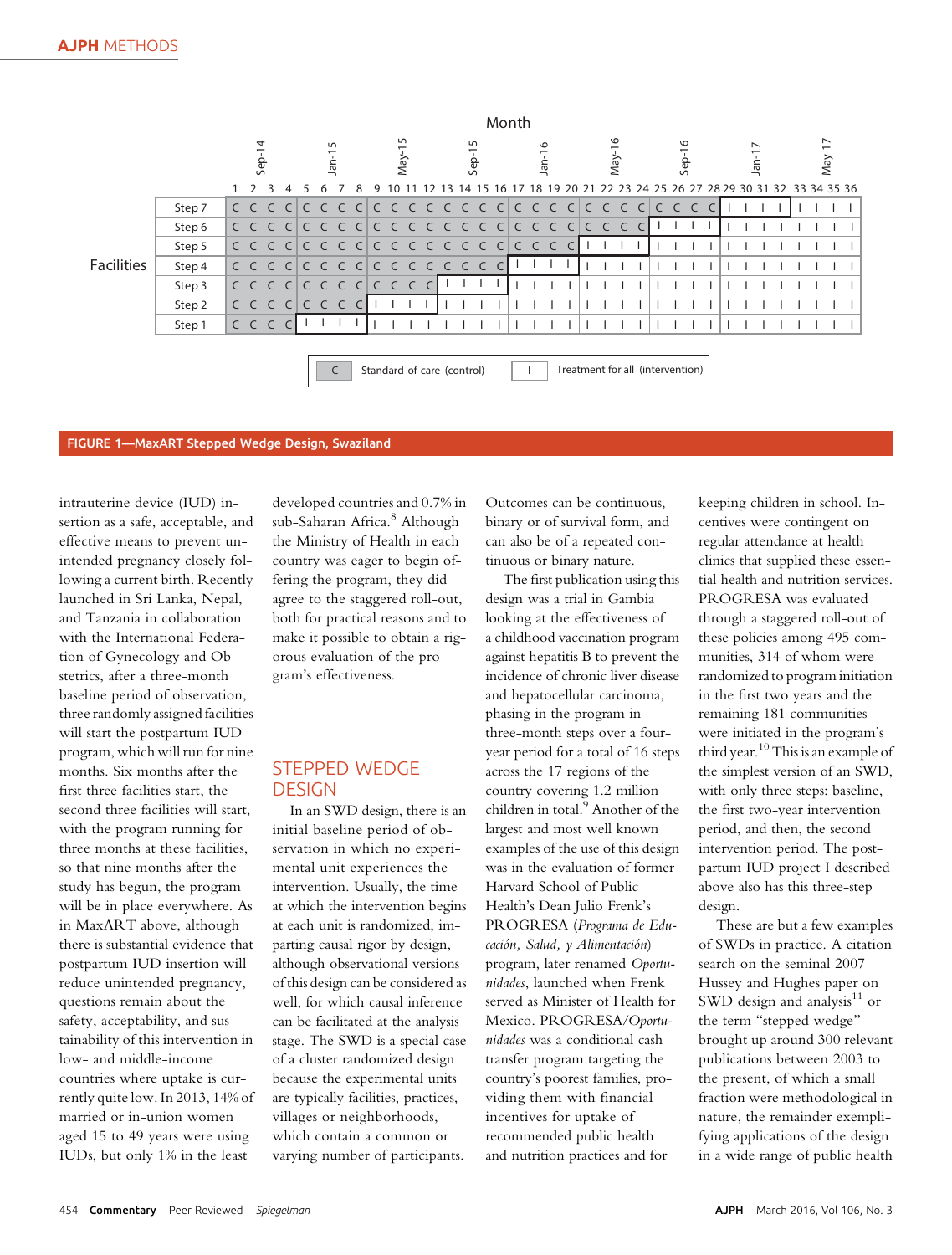settings, including occupational health, HIV/AIDS care and treatment, chronic disease screening, gerontology, substance abuse treatment, obesity prevention and mitigation, and many more.

# STEPPED WEDGE DESIGN VS CLUSTER RANDOMIZED TRIAL

In my experience, an SWD is considered as a possible alternative to a parallel group" cluster randomized trial (CRT), where clusters are randomized to intervention or control on a single common start date. Table 1 provides a schematic illustration contrasting these two options. In both situations, the treatment is, or can be, balanced so that the same number of clusters and participants receive intervention and its comparator. The choice between these two options is driven by considerations of feasibility, validity, and power. I will next consider the advantages and disadvantages of these two designs with respect to each of these features.

#### Feasibility

SWDs are often the only option for including a randomized component in a public health evaluation, implementation science projects, pragmatic trials, program evaluations, and impact evaluations, for political, ethical or practical reasons, or some combination thereof. Politically, it is often the case that the entity hosting the evaluation, henceforth called the "host," cannot or will not permit any other version of randomization. (By host, I mean those responsible for implementing the intervention and its evaluation, to be distinguished from the funder, although in some cases, and

hopefully as time goes on more so, they are the same. For example, the hosts of MaxART are the Swazi Ministry of Health and clinical staff at the 14 facilities at which the evaluation is taking place, while the funder is the Dutch Postal Code Lottery and other funding consortium members.) Politically, randomization and experimentation on human participants is unacceptable in many programmatic settings, and politicians and policymakers do not wish to expend political capital advocating for such, in what may well be a losing battle in the end. In Oportunidades, hosts needed to be persuaded even to allow the SWD roll-out. Somewhat related to the political reasons, once an intervention has advanced beyond the evaluation of its efficacy to an evaluation of its effectiveness, ethicists may argue that the evidence is beyond that which can reasonably be considered to be in equipoise, and standard randomization methods may no longer be acceptable. On the other hand, it can reasonably be argued that although efficacy has been "proven," effectiveness is still in equipoise, thus justifying randomization by either the SWD or CRT

approach. There are many examples where efficacious interventions have been found to be ineffective, providing strong support for this ethical argument.<sup>12,13</sup> In any event, if ethics are at all in question, the SWD clearly dominates, since the intervention will be put in place at all facilities by the end of the study.

There are practical reasons why an SWD is desirable: simply put, program implementers are not able to roll out an intervention of interest at the same time in multiple locations. Thus, the CRT, even if preferred for other reasons, is often infeasible. Adding an element of randomization to the timing of roll-out, that is, implementing a SWD, may often add little complexity to the overall program roll-out, yet greatly strengthen the validity of the causal inference to be obtained subsequently in the evaluation. On the other hand, an important advantage of the CRT is underscored by Table 1: the CRT enrollment period is completed in  $1/J^{\text{th}}$  the time it takes to complete the SWD evaluation, where J is the number of step times (the columns in Table 1). Note that this schematic illustrates the enrollment plan, not the follow-up plan. The duration of participant follow-up for ascertaining outcomes needs to be added to the duration of the enrollment period to obtain the total study time. The feasibility of SWDs is discussed in further detail in a recent article that, interestingly, took a qualitative research approach to its investigation, interviewing practitioners from low-, middle-, and high-income countries engaged in SWD-based research.<sup>14</sup>

## Validity

Although both CRTs and SWDs use randomization to control for confounding, thereby allowing valid causal inferences to be made, they each have some limitations from a causal inference perspective. To consider the relative validity advantages and disadvantages of these two options, we need to assess their potential for bias attributable to confounding. In a clusterrandomized design, randomization guarantees on average—that is, over infinite replications of the same study, no bias. Under the null, when there is no intervention effect, the P value of the test of no intervention effect on the outcome expresses the

TABLE 1—Enrollment and Randomization Plans for a Hypothetical Cluster Randomized Trial (CRT) and Stepped Wedge Design With the Same Number of Clusters and Same Proportion Randomized to the Intervention

|         | <b>CRT</b> | Stepped Wedge Design |             |          |      |      |  |  |  |  |  |  |  |  |  |
|---------|------------|----------------------|-------------|----------|------|------|--|--|--|--|--|--|--|--|--|
| Cluster | Time       | Time                 | Time        | Time     | Time | Time |  |  |  |  |  |  |  |  |  |
|         |            |                      |             |          | 4    |      |  |  |  |  |  |  |  |  |  |
|         | χ          | 0                    | x           | х        | Χ    | х    |  |  |  |  |  |  |  |  |  |
|         | X          | 0                    | X           | х        | х    | х    |  |  |  |  |  |  |  |  |  |
| 4       | X          | 0                    | $\mathbf 0$ | х        | х    | х    |  |  |  |  |  |  |  |  |  |
|         | X          | 0                    | $\mathbf 0$ | X        | х    | х    |  |  |  |  |  |  |  |  |  |
| 6       | 0          | O                    | 0           | 0        | Χ    | х    |  |  |  |  |  |  |  |  |  |
|         | $\Omega$   | O                    | $\Omega$    | $\Omega$ | X    | х    |  |  |  |  |  |  |  |  |  |
| 8       | 0          | 0                    | 0           | 0        | 0    | х    |  |  |  |  |  |  |  |  |  |
| 9       | 0          | O                    | U           | $\Omega$ | 0    | x    |  |  |  |  |  |  |  |  |  |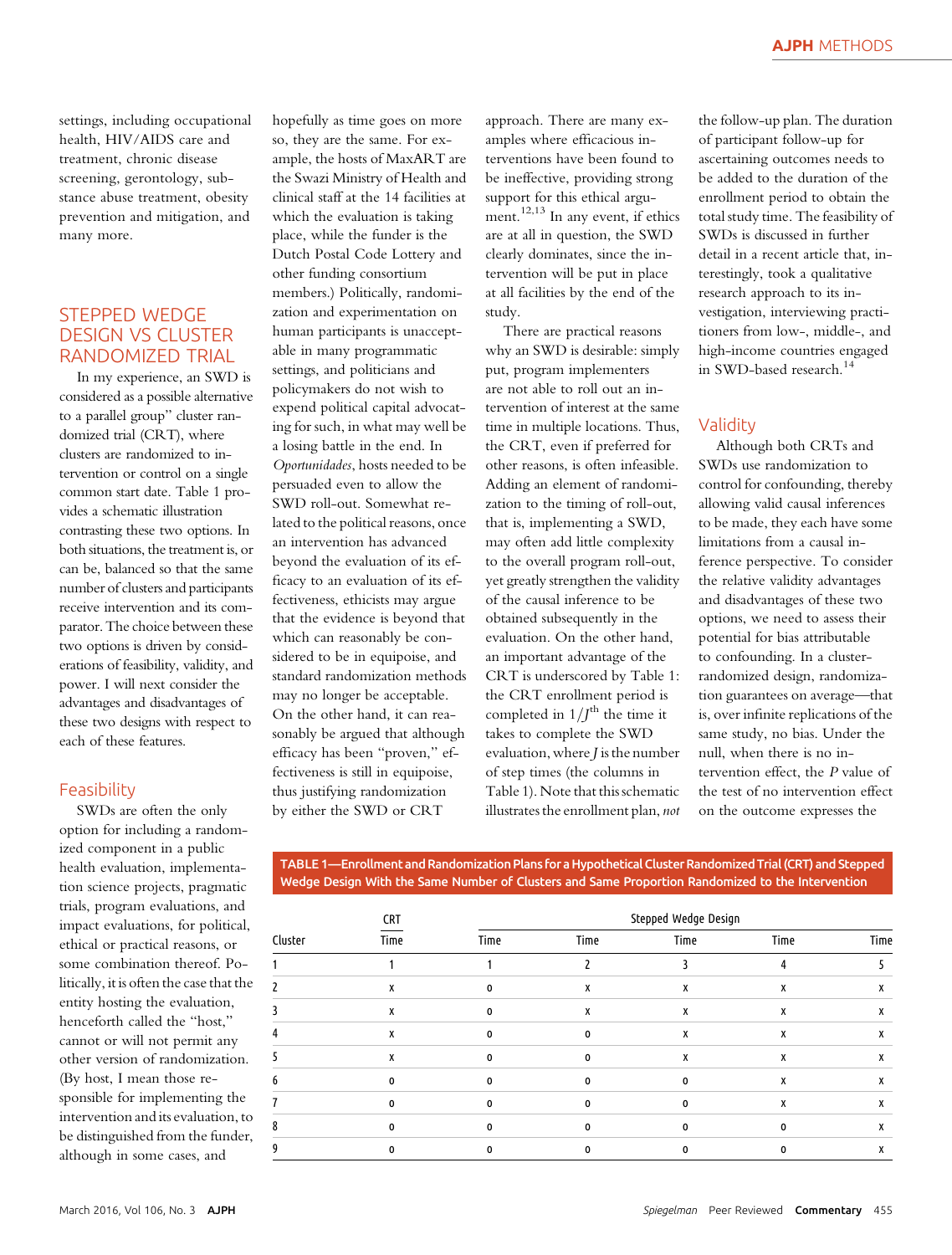probability, exactly or approximately depending on the statistical test used, that the observed imbalance in the outcome distribution between the two arms or anything more extreme could have occurred by chance when there is no intervention effect. Randomization is truly useful with regard to hypothesis testing. However, as shown in the box on this page, randomization does not guarantee unbiasedness of the effect estimate or its confidence intervals in any given study.

SWDs are also susceptible to these residual imbalances, as they, too, will typically include a similarly small number of clusters. However, this design has a major important advantage—the staggered roll-out allows for withincluster comparisons of intervention effects across time, as well as time-specific betweencluster comparisons. When outcomes rates do not vary by calendar time over the duration of the study, the within-cluster comparisons will provide causal estimates of the intervention effect. In studies of relatively short duration, that assumption is likely to be met for all practical purposes, but in studies of longer duration, the assumption will be less tenable and the betweencluster comparisons become very important to examine as

well, since those are controlled for confounding by time as well as randomized to provide balance, on average, over infinite replications of the same trial. By contrast, although as shown in the box on this page, the CRT can be plagued with residual confounding for effect estimation despite randomization, it controls completely, by design, for confounding attributable to time. SWDs are ideally suited for short-term outcomes and point exposures, in which case, control for confounding by time is likely unnecessary. These points have implications for analysis, to which we will return to in a later column.

#### **Efficiency**

If one design is invalid or infeasible for reasons discussed above, it is inadvisable to consider it any further. Otherwise, once feasibility and validity of both designs is established, we can next consider relative efficiency. Although there is a very large body of work on efficient design of CRTs, covered in great detail in three books, $18-20$  and a number of publications on methodology for efficient SWDs, 3,11,21 there are only a few published comparisons of the relative efficiency of SWDs and CRTs. The most

recent work concludes that, for studies in which the outcome is a single continuous variable, although this could easily be adapted to include a change score, that is, a within-subject before-after difference, the relative efficiency of the two designs varies most strongly as a function of the intracluster correlation coefficient (ICC) and the number of participants within each cluster. The ICC measures the extent to which the outcome varies between clusters, presumably because of unmeasured risk factors. When the ICC is small—that is, when, in the absence of the intervention, the outcome is similar across clusters—the CRT tends to be more efficient; when the ICC is large, the SWD tends to be more efficient. The power of the CRT decreases dramatically as a function of the ICC, and after a certain value, the CRT becomes infeasible because of the drastic sample size requirements. The power advantages of the SWD increase as the number of steps increase, and, in general, CRT power improves faster with increasing number of clusters, while the SWD power increases faster with increasing number of participants within clusters. The extent to which the results for SWDs with continuous endpoints

apply to studies with binary outcomes, as is typically the case in much public health research, or survival endpoints, is unknown. In addition, the extent to which these results are altered by a varying number of participants within clusters, known to dramatically reduce power in  $CRTs^{22,23}$  and a common feature of many evaluative settings, has not yet been explored. These results all assume the existence of a time effect; the relative advantages of the two approaches have not yet been studied when a time effect can be reasonably be ignored.

## **SOFTWARE**

Some of these topics are active areas of work in my own group at Harvard. Software for CRTs is readily available<sup>24,25</sup> and, in my experience, easy-to-use. Hughes' free, easy to use Excel spreadsheet and R package can be downloaded for SWD with continuous and binary endpoints.<sup>26</sup> Please note that in Hughes' spreadsheets, n is the number of observations per time step per cluster, that is, the spreadsheet cell count, not the total number of observations per time step as it is labeled in the spreadsheet, that is, not the spreadsheet column total. In addition, the

### CONFOUNDING CAN COMMONLY OCCUR IN CLUSTER RANDOMIZED TRIALS DESPITE RANDOMIZATION

To illustrate why randomization does not guarantee unbiasedness of the effect estimate or its confidence intervals in any given study, let's take a look at the Mwanza Trial of Sexually Transmitted Disease Treatment of HIV Prevention,<sup>15–17</sup> discussed in Hayes and Moulton's book on cluster randomized trials.<sup>18</sup> This study cluster-randomized 12 rural Tanzanian communities to a sexually transmitted disease prevention intervention or standard of care, matching the communities by expected HIV prevalence rates ranging from 1.6% to 8.6%.There are 12 choose 6, equal to 924 unique ways to assign 6 of 12 communities to the intervention and 6 to control, and these can be enumerated through combinatorial analysis. I thus calculated that, assuming the range of baseline HIV rates observed in these study communities, "bad luck" randomizations leading to a relative risk of 1.1 or greater, or 0.9 or less, would occur, on average, 73.4% of the time, and "bad luck" randomizations leading to a relative risk of 1.2 or greater or 0.8 or less would occur 50.5% of the time. For example, with a probability 1 in 924 (~0.1%), the communities with the 6 highest HIV prevalence rates would be randomly assigned to the control and the communities with the 6 lowest to the intervention. In this case, given the observed rates (Table 5.1 in Hayes and Moulton<sup>18</sup>), the effect estimate would be 0.5 on the relative risk scale, suggesting a strongly beneficial intervention when there may not be one at all.